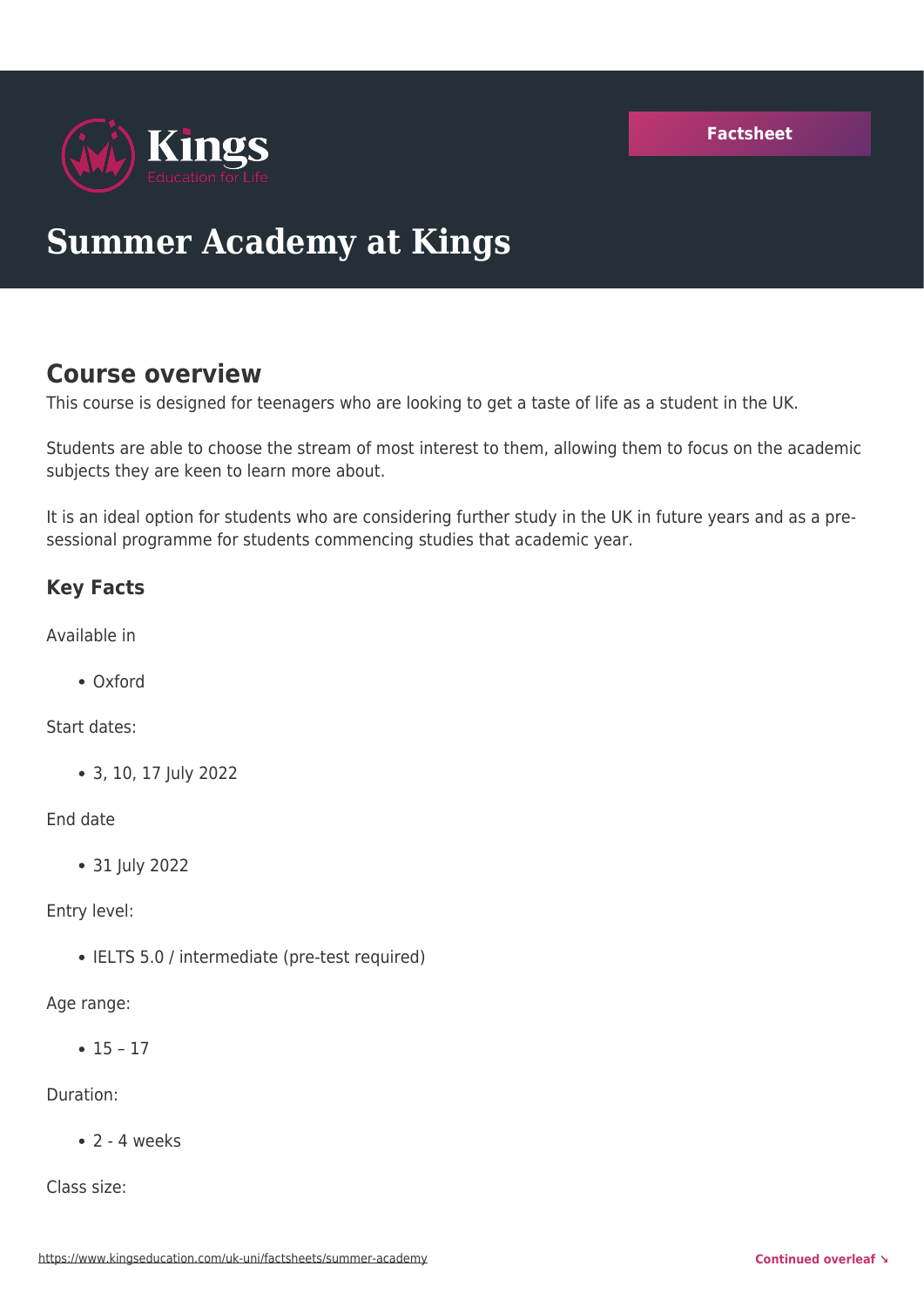Lessons per week:

- 17 hours of academic subjects
- 10 hours of English and UCAS counselling

# **Academic course content**

This pre-university course offers a range of focused streams to allow students to explore the academic area of interest to them.

Lesson content is specifically designed to raise students' intellectual curiosity and allow them to practice their academic English.

Students also have the chance to meet with our expert tutors to discuss potential study plans for their further academic studies.

27 hours of lessons per week in total, of academic studies, academic English and UCAS counselling

Students also have the chance to meet with our expert tutors to discuss potential study plans for their further academic studies.

17 hours of academic taster sessions in subjects related to chosen stream:

# **MEDICAL**

Students taking the Summer Academy will join the science classes offered as part of this course. For students who are interested in a more focused medical summer course, including information regarding UCAT, BMAT and other discussion of what it means to be a doctor, please refer to the [Medical Summer](https://www.kingseducation.com/uk-uni/medical-summer-programme) [Programme](https://www.kingseducation.com/uk-uni/medical-summer-programme)

## **STEM**

### **Maths**

- Arithmetic
- Algebra
- Shape and Perimeter
- Data Handling
- Angles
- Number
- Time word problems
- Fractions

Much of this is taught through challenging problem-solving exercises.

### **Biology/Physics/Chemistry**

Exploring science through activities.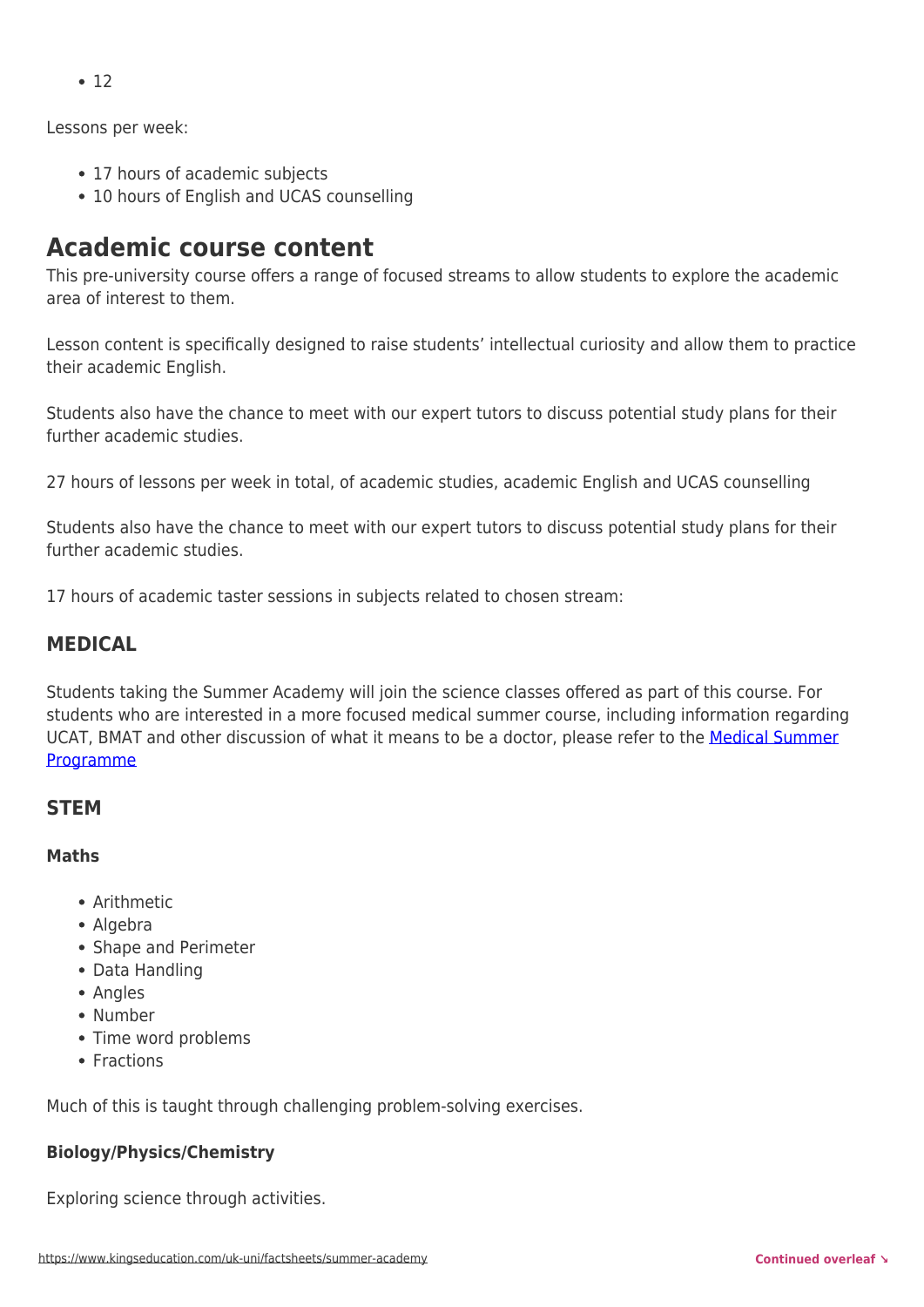- Safety/ Sound
- Chemistry: Materials
- Biology: Human Body
- Biology: Nutrition
- Biology: Plants
- Physics: Forces
- Biology: Animals
- Chemistry: Fossil Fuels

#### **British Culture**

Introduction to the UK education system (including universities).

- Parliament
- British food
- Family life/ the home
- Hobbies/ sports
- Customs
- The Monarchy

#### **Academic English**

- Summarising
- Note-taking
- Dictionary use
- Interpreting graphs
- Mini-presentations
- Library use
- Structure of a paragraph

## **BUSINESS AND ECONOMICS**

#### **Business**

Practical learning through problem-solving exercises

#### **Economics:**

Exploring economic and financial models

#### **Maths**

- Arithmetic
- Algebra
- Shape and Perimeter
- Data Handling
- Angles
- Number
- Time word problems
- Fractions